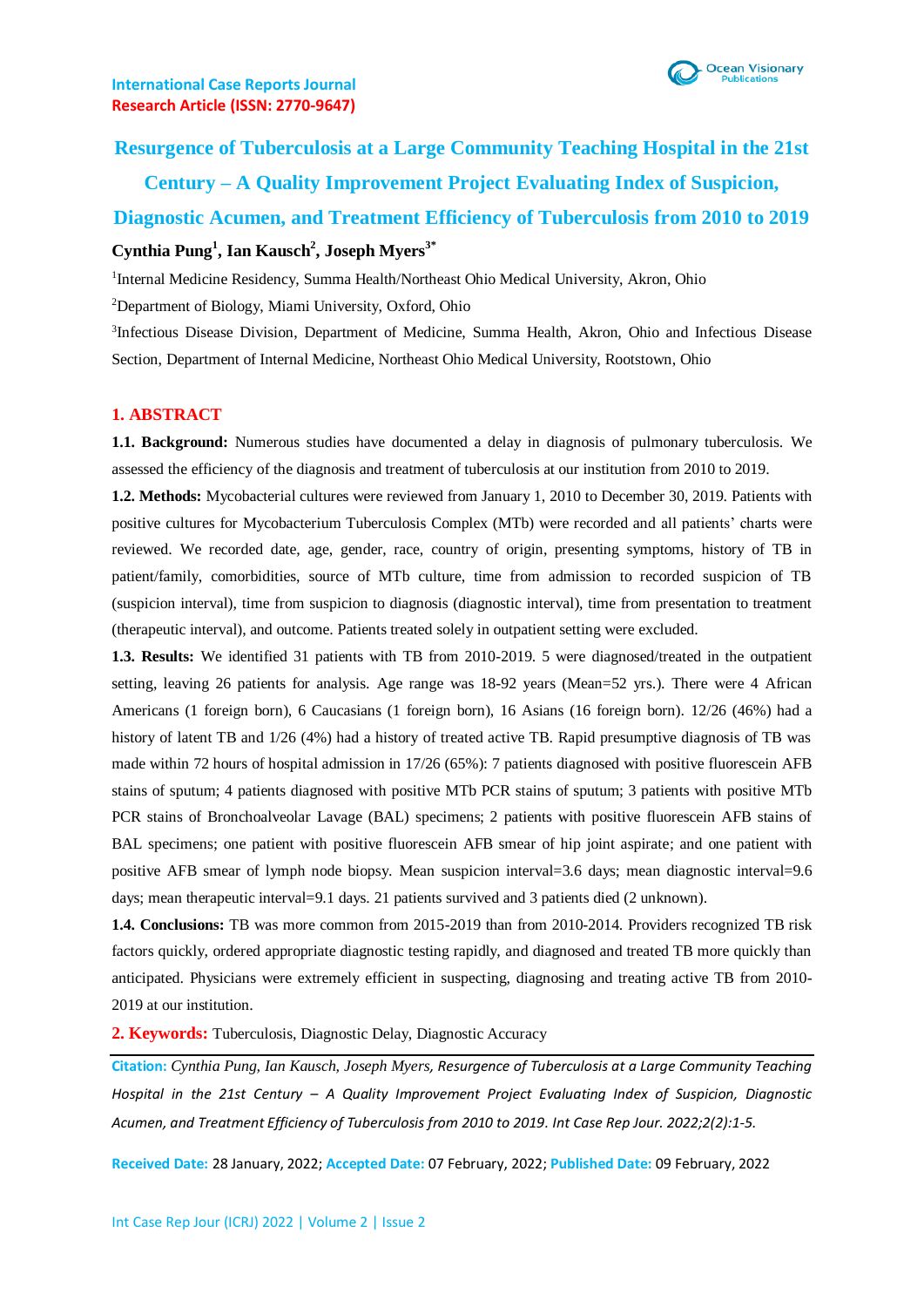

**\*Corresponding author:** Joseph Myers, Infectious Disease Division, Department of Medicine, Summa Health, Akron, Ohio and Infectious Disease Section, Department of Internal Medicine, Northeast Ohio Medical University, Rootstown, Ohio 44304, USA

**Copyright:** © Joseph Myers, Open Access 2022. This article, published in Int Case Rep Jour (ICRJ) (Attribution 4.0 International), as described by http:// creativecommons.org/licenses/by/4.0/.

#### **3. INTRODUCTION**

Mycobacterium Tuberculosis (MTb) causes clinical Tuberculosis (TB) and was, prior to the COVID-19 pandemic, the leading infectious cause of death in adults worldwide.[1] The ability of MTb to establish latent infection has enabled it to spread to nearly one-third of the world's population. The greatest barrier to reducing the incidence and mortality of TB is the proportion of persons with TB who are never diagnosed and treated. The WHO estimates that roughly 30% of persons with TB are never diagnosed.<sup>[1]</sup> This issue has prevented the worldwide elimination of TB. In 2018, the worldwide TB incidence rate was between 1.4 and 2.8 cases/100,000 population.<sup>[2]</sup> Delay in the diagnosis of tuberculosis has been previously documented at both our institution and worldwide.<sup>[3-9]</sup> Storla et all's 2008 review of 52 published studies includes >29,000 patients whose mean diagnostic delay was 72 days  $\pm$  a standard deviation of 28 days.<sup>[8]</sup> We have recently experienced an increased incidence of tuberculosis locally in the midst of the resettlement of Nepali and Bhutanese immigrants in the City of Akron, Ohio. In order to evaluate our providers' efficiency in diagnosing and treating tuberculosis in the past decade, we undertook this Quality Improvement project. Our pre-study hypothesis was that our physicians, trained after the peak incidence of tuberculosis from 1950 to 1975, would have a delayed recognition and treatment of clinical Tuberculosis (TB).

#### **4. MATERIALS AND METHODS**

This Quality Improvement Project was approved by the Institutional Research Board, Summa Health, Akron, OH. Summa Akron City Hospital is a 577-bed hospital affiliated with the Northeast Ohio Medical University and hosts 13 Accreditation Council for Graduate Medical Education-approved residency programs and several fellowship programs. All positive mycobacterial cultures at Summa Health were reviewed from Microbiology Laboratory records from 01 Jan 2010 to 31 Dec 2019 (10 years). Patients with positive cultures for MTb were recorded and their charts reviewed. We recorded the date of positive MTb culture, age, gender, race, country of birth, symptoms, patient/family history of TB, comorbid conditions, source of positive MTb culture, time from admission to recorded suspicion of TB (suspicion interval), time from suspicion to diagnosis (diagnostic interval), time from presentation to initiation of treatment (therapeutic interval), and outcome (survival vs. death). Patients diagnosed and treated in the outpatient setting were excluded from the analysis.

#### **5. RESULTS**

The incidence of TB at Summa Health System, in Summit County (Ohio), and in the United States are illustrated in Figure 1. There was a trend for an increased incidence of TB at Summa Health and in Summit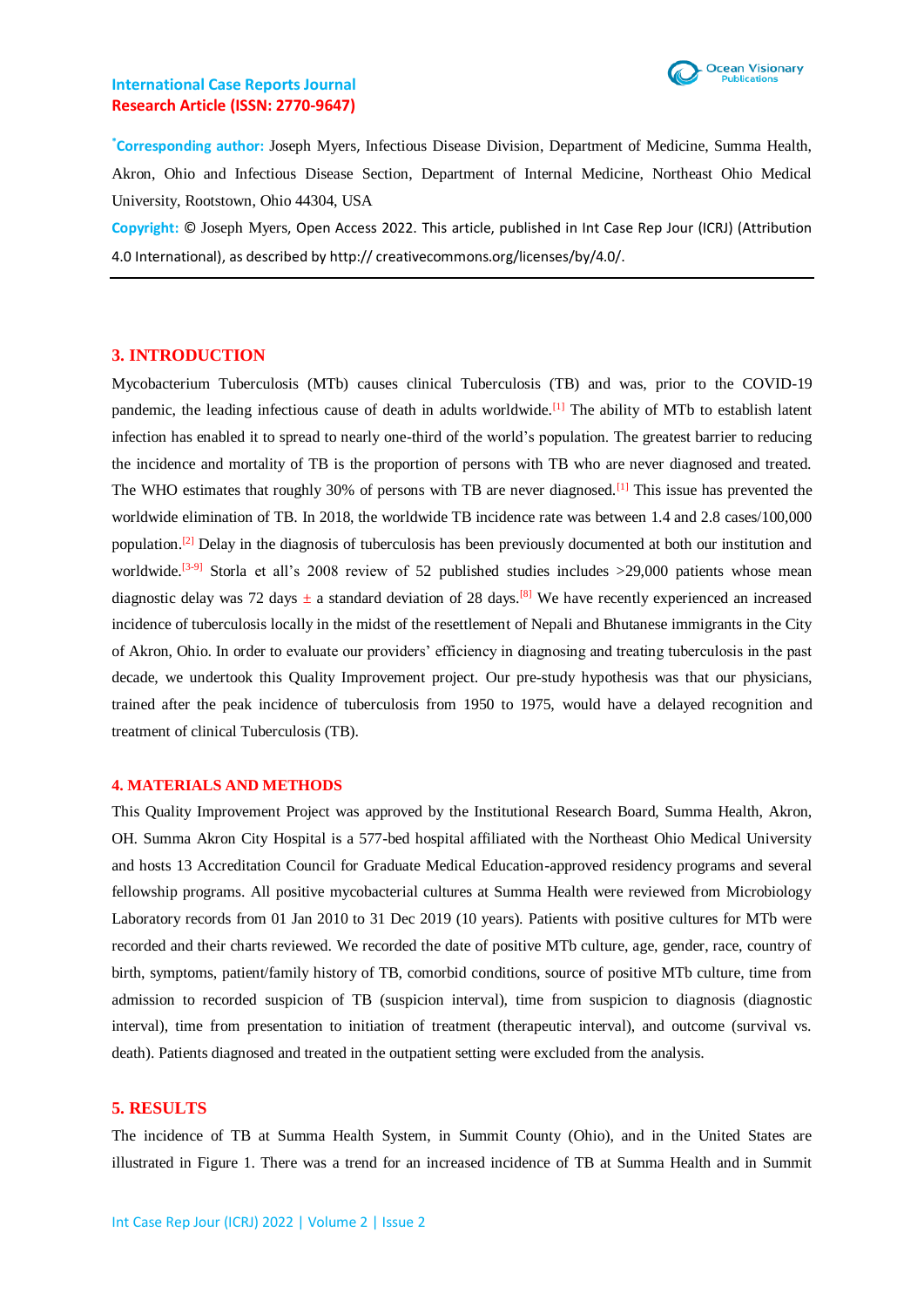

County, Ohio with a trend for a decrease in cases of TB both state-wide (Ohio) and nationwide (USA). The age range of our patients was 18-92 yrs. (Mean=52 yrs.) There were 4 African Americans (1 foreign born), 6 Caucasians (1 foreign born), and 16 Asians (11/16 were Nepali or Burmese) among the patients with culturepositive TB. 18 of 26 (69%) TB patients were foreign born. 13 of 26 (50%) TB patients had a remote history of latent or active TB: 5 patients previously received 1-drug treatment for latent TB; 1 patient received 6 months of 4-drug therapy for TB; and 2 patients had a family history of active TB. The most common presenting manifestations of TB were: cough (11 pts), fever (6 pts), and hemoptysis (5 pts). The sources of positive cultures for MTb for TB were: sputum in 13 patients (50%); bronchial washings in 6 patients (23%); lymph node biopsy in 3 patients (12%); pleural fluid or peel biopsy in 3 patients (12%); and hip aspirate in one patient (4%). In patients for whom there was a high suspicion of active TB, presumptive treatment was initiated before definitive positive mycobacterial cultures were available. The mean suspicion interval was 3.6 days. The mean diagnostic interval was 9.6 days. The mean therapeutic interval was 9.1 days.

Microbiologically confirmed TB at Summa Health was more common from 2015-2019 than from 2010-2014 (Figure 1). In this QI project, physicians recognized the risk factors for TB quickly (low suspicion interval), ordered appropriate diagnostic testing rapidly, and diagnosed and initiated presumptive treatment for TB more quickly than anticipated. As defined previously, the suspicion interval was 3.6 days, the diagnostic interval was 9.6 days, and the therapeutic interval was 9.1 days. Despite training or practicing during a period of decreasing nationwide incidence of TB, our resident and attending physicians were extremely efficient in suspecting, diagnosing and treating active TB at Summa Health in the 2nd decade of the 21st century.

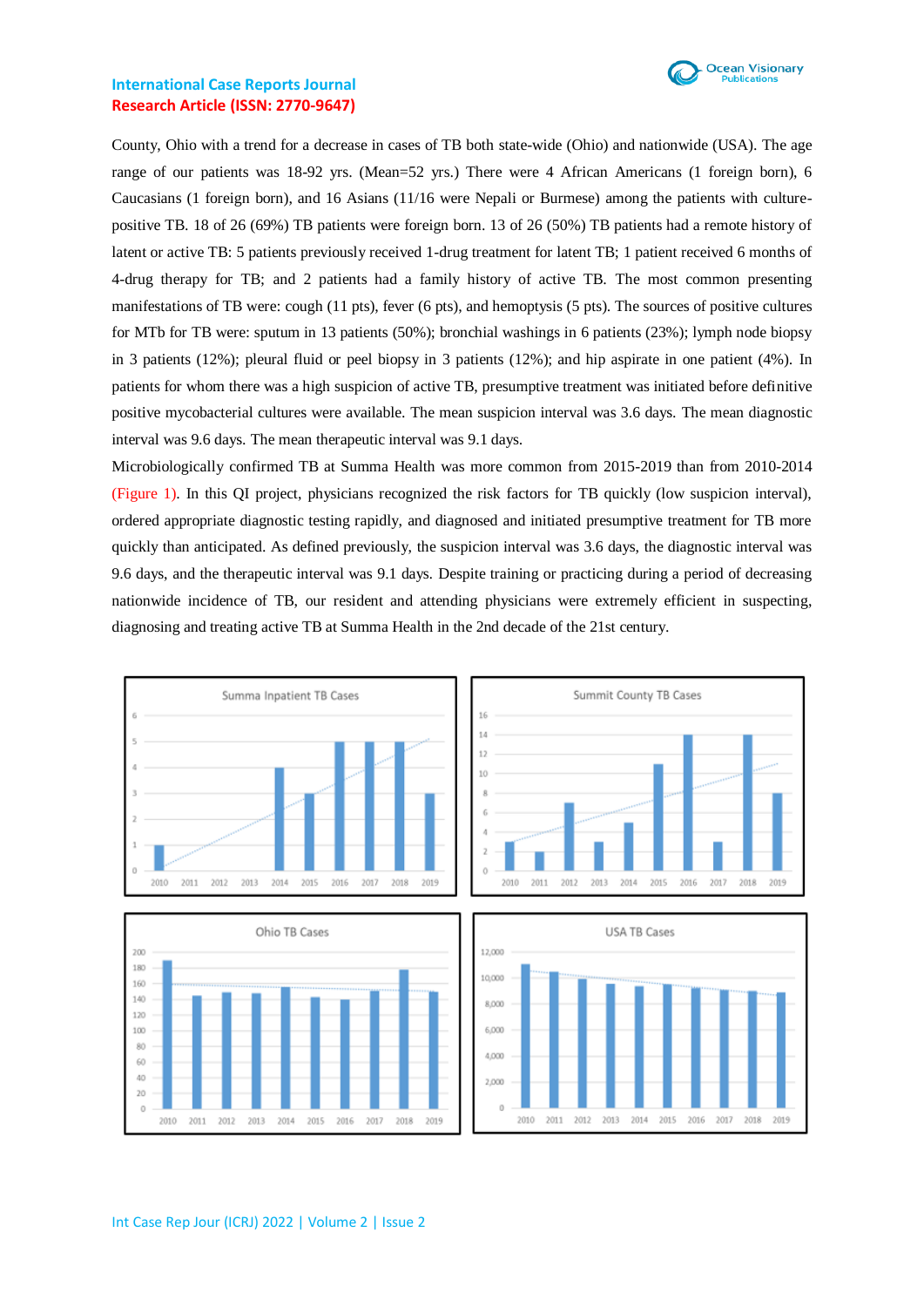

Figure 1: Reported cases of tuberculosis by year with trend line at Summa Health; County of Summit, Ohio; State of Ohio; United States of America for Years 2010 to 2019.

### **6. DISCUSSION**

The medical literature is replete with studies documenting the delay in diagnosis and treatment of tuberculosis. 52 Studies are summarized by Storla et al in their 2008 publication.<sup>[8]</sup> The usual diagnostic delay was 60-90 days.<sup>[8]</sup> The average diagnostic delay in the >29,000 patients reviewed in these 52 studies was 72 days  $\pm$  a standard deviation of 28 days. Diagnostic delay was associated with patient and provider issues alike. The most common factors associated with delayed diagnosis of TB were human immunodeficiency virus infection, coexistence of chronic cough or other lung diseases, negative sputum AFB smears, extra-pulmonary tuberculosis, rural residence, poor access to healthcare services, poverty, alcoholism, drug abuse, history of immigration, initial visit to a private practitioner, low patient educational level, and low patient and provider TB-awareness.  $[8]$  Given the decreasing incidence of TB in both the State of Ohio and the United States as a whole,<sup>[2,10]</sup> we anticipated a significant diagnostic delay in our institution leading to delayed treatment and tuberculous respiratory exposure of our employees. However, there was neither a diagnostic delay nor an isolation delay at our institution. We are unsure of the factors leading to this unexpected outcome. Ongoing epidemiologic research will focus on identifying the factors that led to this outcome. One factor proposed by some of our internal medicine colleagues is the recent increase in immigration of Nepali and Bhutanese refugees to Akron, OH since 2010. 11 of our 25 patients were Nepali or Burmese immigrants. The outpatient medical care for these patients has resulted in the routine detection of numerous asymptomatic patients having either positive tuberculin skin tests or positive interferon gamma release assays. We hypothesize that this "early detection system" has sensitized local healthcare providers to consider both latent and active tuberculosis in the proper clinical circumstances.

### **REFERENCES**

- 1. [Global tuberculosis report 2019. World Health Organization, 2019.](https://www.who.int/teams/global-tuberculosis-programme/tb-reports)
- 2. Tuberculosis in the United States 1993-2018. 2019.
- 3. [Basnet R, Hinderaker SG, Enarson D, Malla P, Morkve. Delay in the diagnosis of tuberculosis in](https://bmcpublichealth.biomedcentral.com/articles/10.1186/1471-2458-9-236)  [Nepal. BMC Public Health. 2009;9:236.](https://bmcpublichealth.biomedcentral.com/articles/10.1186/1471-2458-9-236)
- 4. [Counsell SR, Tan JS, Dittus RS. Unsuspected pulmonary tuberculosis in a community teaching](https://jamanetwork.com/journals/jamainternalmedicine/article-abstract/611735)  [hospital. Arch Intern Med 1989;149:1274-8.](https://jamanetwork.com/journals/jamainternalmedicine/article-abstract/611735)
- 5. [Craig SE, Bettinson H, Sabin CA, Gillespie SH, Lipman MCI. Think TB! Is the diagnosis of](https://pubmed.ncbi.nlm.nih.gov/19146749/)  [pulmonary tuberculosis delayed by the use of antibiotics? Int J Tuberc Lung Dis. 2009;13\(2\):208-13.](https://pubmed.ncbi.nlm.nih.gov/19146749/)
- 6. Golub JE, Bur [S, Cronin WA, Baruch N, Comstock GW, Chaisson RE. Delayed tuberculosis diagnosis](https://pubmed.ncbi.nlm.nih.gov/16466033/)  [and tuberculosis transmission. Int J Tuberc Lung Dis. 2006;10\(1\):24-30.](https://pubmed.ncbi.nlm.nih.gov/16466033/)
- 7. [Rao VK, Iademarco EP, Fraser VJ, Kollef MH. Delays in the suspicion and treatment of tuberculosis](https://pubmed.ncbi.nlm.nih.gov/10068414/)  [among hospitalized patients. Ann Intern Med. 1999;130\(5\):404-11.](https://pubmed.ncbi.nlm.nih.gov/10068414/)
- 8. [Storla DG, Yimer S, Bjune GA. A systematic review of delay in the diagnosis and](https://pubmed.ncbi.nlm.nih.gov/18194573/) treatment of [tuberculosis. BMC Public Health. 2008;8:15.](https://pubmed.ncbi.nlm.nih.gov/18194573/)